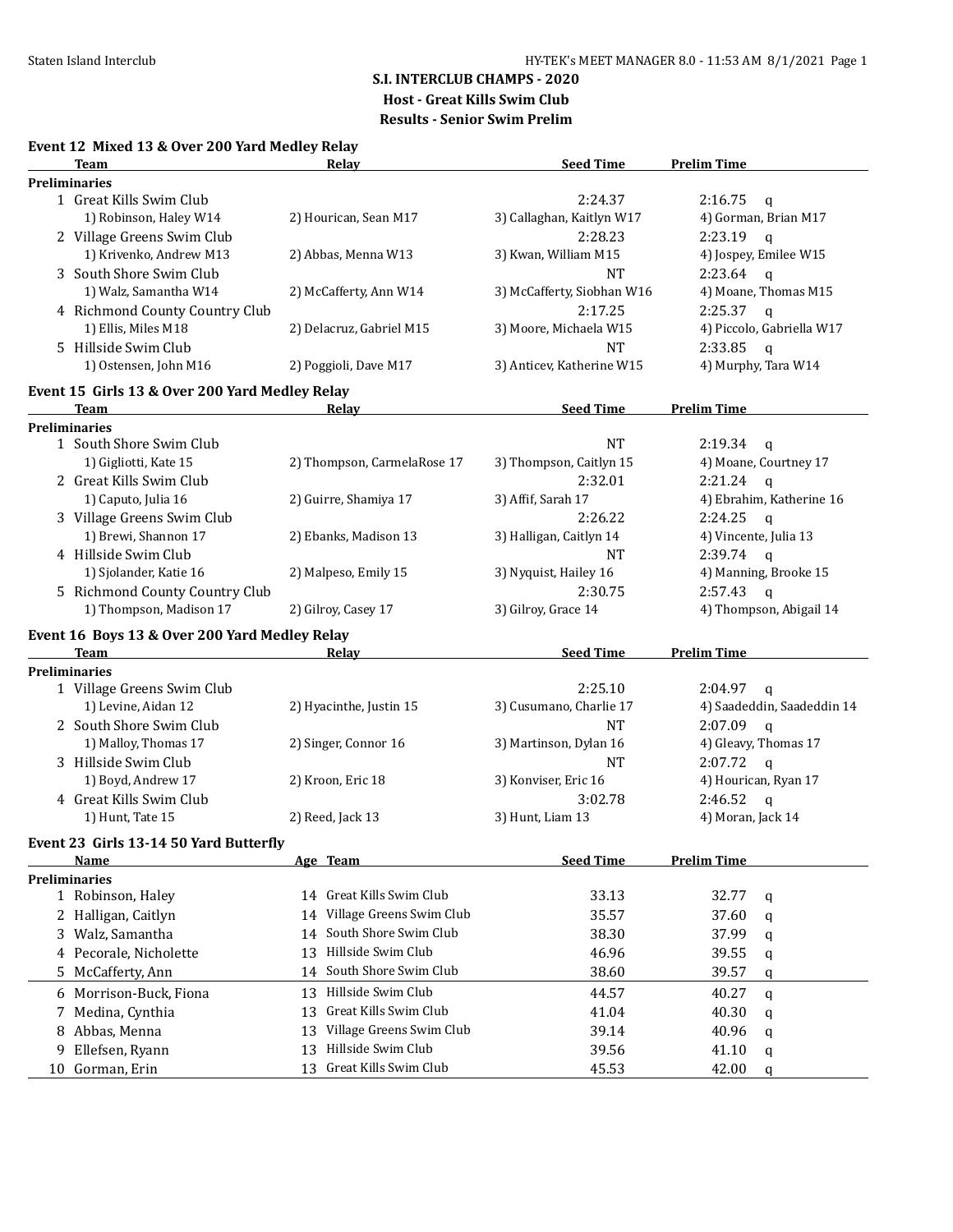**Preliminaries ... (Event 23 Girls 13-14 50 Yard Butterfly)**

### **S.I. INTERCLUB CHAMPS - 2020 Host - Great Kills Swim Club Results - Senior Swim Prelim**

|    | Name                                   |    | Age Team                        | <b>Seed Time</b> | <b>Prelim Time</b> |              |
|----|----------------------------------------|----|---------------------------------|------------------|--------------------|--------------|
|    | 11 Chapman, Frida                      |    | 13 Richmond County Country Club | 39.32            | 43.22              |              |
|    | 12 Gilroy, Grace                       |    | 14 Richmond County Country Club | 42.35            | 43.50              |              |
|    | 13 Paulsen, Erin                       |    | 13 Village Greens Swim Club     | 38.19            | 47.87              |              |
|    | 14 Larson, Grace                       | 13 | South Shore Swim Club           | 40.20            | 57.47              |              |
|    |                                        |    |                                 |                  |                    |              |
|    | Event 24 Boys 13-14 50 Yard Butterfly  |    |                                 |                  |                    |              |
|    | Name<br><b>Preliminaries</b>           |    | Age Team                        | <b>Seed Time</b> | <b>Prelim Time</b> |              |
|    | 1 Saadeddin, Saadeddin                 |    | 14 Village Greens Swim Club     | 32.60            | 30.86              | q            |
|    | 2 Levine, Aidan                        | 12 | Village Greens Swim Club        | 33.62            | 34.66              | q            |
| 3  | Rinaldi, Jack                          | 13 | Hillside Swim Club              | 36.96            | 35.07              | q            |
| 4  | Buscemi, Sal                           |    | 14 Hillside Swim Club           | 35.72            | 35.50              | q            |
|    | 5 Ciurcina, Joseph                     |    | 13 Hillside Swim Club           | 36.09            | 36.23              | q            |
|    |                                        | 13 | Great Kills Swim Club           | 38.84            |                    |              |
|    | 6 Reed, Jack                           |    | 14 South Shore Swim Club        |                  | 38.80              | q            |
| 7  | Stassi, James                          |    | 14 Village Greens Swim Club     | 45.00            | 41.50              | q            |
| 8  | Shoshin, Daniel                        |    | South Shore Swim Club           | 40.08            | 41.77              | q            |
| 9  | Kapp, John                             | 13 | Great Kills Swim Club           | 43.43            | 44.97              | q            |
|    | 10 DiMassa, Stephen                    | 11 |                                 | 52.03            | 54.39              | q            |
|    | Event 25 Girls 15-18 50 Yard Butterfly |    |                                 |                  |                    |              |
|    | Name                                   |    | Age Team                        | <b>Seed Time</b> | <b>Prelim Time</b> |              |
|    | <b>Preliminaries</b>                   |    |                                 |                  |                    |              |
|    | 1 Nyquist, Hailey                      | 16 | Hillside Swim Club              | 32.04            | 33.26              | q            |
|    | 2 Sjolander, Katie                     | 16 | Hillside Swim Club              | 33.02            | 33.30              | q            |
| 3  | Callaghan, Kaitlyn                     | 17 | Great Kills Swim Club           | 34.03            | 34.06              | q            |
| 4  | Moore, Michaela                        | 15 | Richmond County Country Club    | 32.31            | 34.25              | q            |
|    | 5 Thompson, CarmelaRose                | 17 | South Shore Swim Club           | 33.69            | 34.45              | q            |
|    | 6 Gigliotti, Kate                      | 15 | South Shore Swim Club           | 35.29            | 35.02              | $\mathbf{q}$ |
|    | 7 Affif, Sarah                         | 17 | Great Kills Swim Club           | 36.45            | 35.46              | q            |
| 8  | Piccolo, Gabriella                     | 17 | Richmond County Country Club    | 35.97            | 36.44              | q            |
| 9  | McCafferty, Mary                       | 16 | South Shore Swim Club           | 44.07            | 38.67              | q            |
|    | 10 Venticinque, Amanda                 | 17 | Village Greens Swim Club        | 40.62            | 40.01              | q            |
| 11 | Manning, Tara                          | 17 | Hillside Swim Club              | 37.16            | 40.30              |              |
|    | 12 Virella, Sophia                     | 15 | Village Greens Swim Club        | 43.56            | 41.88              |              |
|    | 13 Ebrahim, Christina                  | 15 | Great Kills Swim Club           | 41.75            | 43.10              |              |
|    |                                        |    |                                 |                  |                    |              |
|    | Event 26 Boys 15-18 50 Yard Butterfly  |    | Age Team                        | <b>Seed Time</b> | <b>Prelim Time</b> |              |
|    | <u>Name</u><br><b>Preliminaries</b>    |    |                                 |                  |                    |              |
| 1  | Konviser, Eric                         | 16 | Hillside Swim Club              | 32.88            | 29.14              | q            |
| 2  | Cusumano, Charlie                      | 17 | Village Greens Swim Club        | 29.01            | 29.55              | q            |
| 3  | Foppiano, Daniel                       | 15 | Hillside Swim Club              | 31.00            | 30.41              | q            |
| 4  | Passante, Michael                      | 17 | South Shore Swim Club           | 30.41            | 30.65              | q            |
| 5  | Kwan, William                          | 15 | Village Greens Swim Club        | 31.51            | 31.10              | q            |
|    |                                        |    | Hillside Swim Club              |                  |                    |              |
| 6  | Rinaldi, Daniel                        | 16 | Richmond County Country Club    | 33.57            | 32.44              | $\mathbf{q}$ |
| 7  | Delacruz, Gabriel                      | 15 | South Shore Swim Club           | 32.35            | 32.73              | q            |
| 8  | Martinson, Dylan                       | 16 | South Shore Swim Club           | 32.81            | 33.15              | q            |
| 9  | Stassi, John                           | 15 |                                 | 33.52            | 35.00              | q            |
| 10 | Gorman, Brian                          | 17 | Great Kills Swim Club           | 35.09            | 36.11              | q            |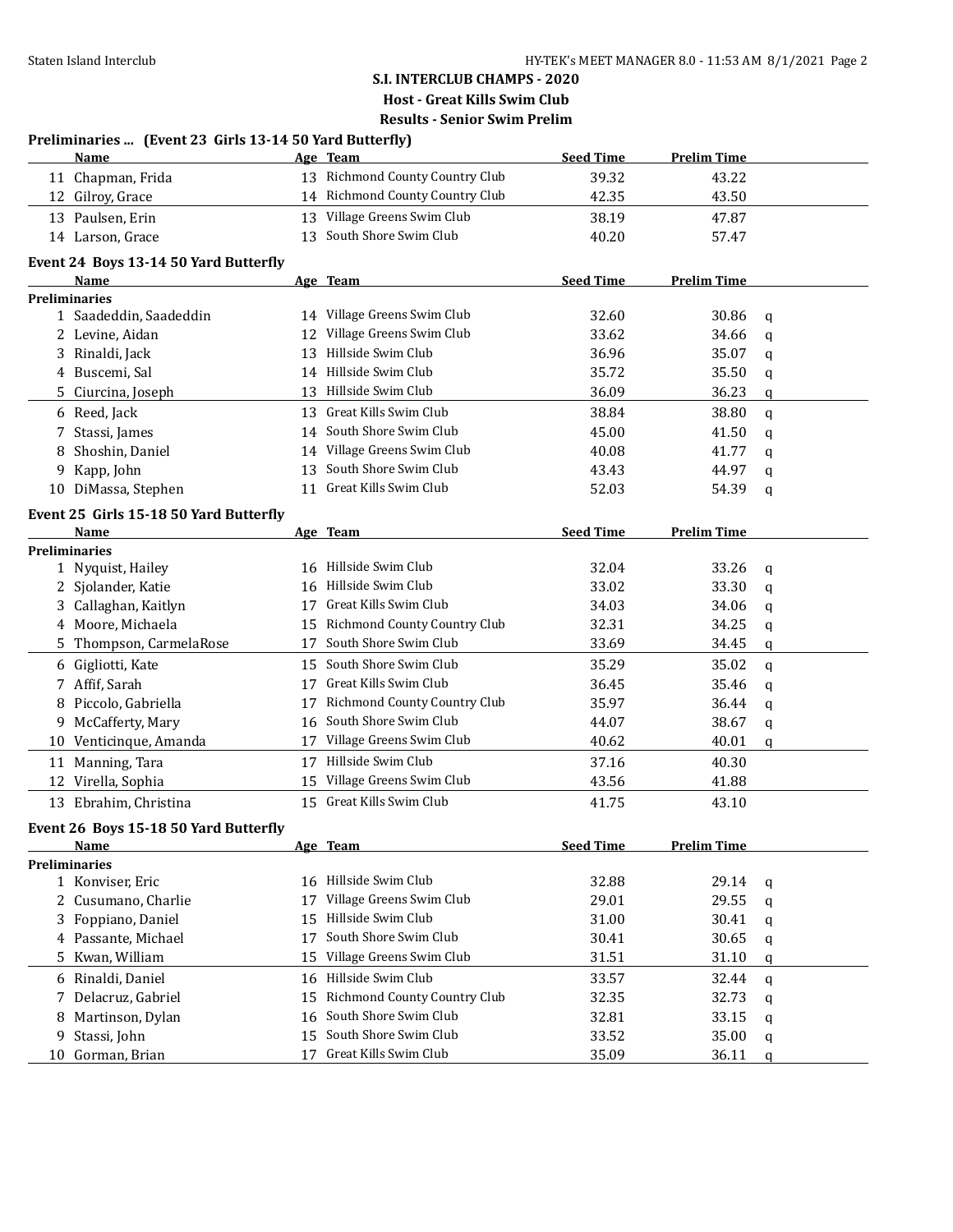# **S.I. INTERCLUB CHAMPS - 2020 Host - Great Kills Swim Club**

|    |                                                        |    | Host - Great Kills Swim Club                      |                    |                    |              |
|----|--------------------------------------------------------|----|---------------------------------------------------|--------------------|--------------------|--------------|
|    |                                                        |    | <b>Results - Senior Swim Prelim</b>               |                    |                    |              |
|    | Preliminaries  (Event 26 Boys 15-18 50 Yard Butterfly) |    |                                                   |                    |                    |              |
|    | Name                                                   |    | Age Team                                          | <b>Seed Time</b>   | <b>Prelim Time</b> |              |
|    | 11 Ellis, Miles                                        |    | 18 Richmond County Country Club                   | 31.45              | 37.04              |              |
|    | 12 Bernstein, Chris                                    |    | 16 Great Kills Swim Club                          | 47.36              | 47.71              |              |
|    | Event 27 Girls 13-18 50 Yard Freestyle                 |    |                                                   |                    |                    |              |
|    | Name                                                   |    | Age Team                                          | <b>Seed Time</b>   | <b>Prelim Time</b> |              |
|    | <b>Preliminaries</b>                                   |    |                                                   |                    |                    |              |
|    | 1 Guirre, Shamiya                                      | 17 | Great Kills Swim Club                             | 30.02              | 29.78              | q            |
|    | Manning, Brooke                                        | 15 | Hillside Swim Club                                | 31.91              | 30.68              | q            |
| 3  | Nyquist, Hailey                                        | 16 | Hillside Swim Club                                | 32.63              | 31.43              | q            |
|    | 4 Chapman, Linnea                                      |    | 14 Richmond County Country Club                   | 31.47              | 31.87              | q            |
| 5. | Thompson, Caitlyn                                      | 15 | South Shore Swim Club                             | 31.02              | 32.53              | q            |
|    | 6 Caputo, Julia                                        |    | 16 Great Kills Swim Club                          | 33.38              | 32.88              | q            |
| 7  | McCafferty, Siobhan                                    |    | 16 South Shore Swim Club                          | 32.15              | 33.92              | q            |
| 8  | Powell, Jessalyn                                       |    | 17 Village Greens Swim Club                       | 33.45              | 34.91              | q            |
| 9  | Hunt, Emma                                             | 18 | Great Kills Swim Club                             | 36.10              | 36.29              | q            |
| 10 | Manning, Tara                                          |    | 17 Hillside Swim Club                             | 37.16              | 36.87              | q            |
|    | 11 McCafferty, Kathleen                                |    | 16 South Shore Swim Club                          | 34.57              | 37.04              |              |
| 12 | Gilroy, Casey                                          |    | 17 Richmond County Country Club                   | 39.30              | 39.95              |              |
|    | 13 Thompson, Emily                                     |    | 17 Richmond County Country Club                   | 37.81              | 40.44              |              |
|    | 14 Calandra, Gianna                                    | 15 | Village Greens Swim Club                          | 43.56              | 44.00              |              |
|    | 15 Gromely, Anna                                       |    | 13 Village Greens Swim Club                       | 58.14              | 48.72              |              |
|    | Event 28 Boys 13-18 50 Yard Freestyle                  |    |                                                   |                    |                    |              |
|    | Name                                                   |    | Age Team                                          | <b>Seed Time</b>   | <b>Prelim Time</b> |              |
|    | <b>Preliminaries</b>                                   |    |                                                   |                    |                    |              |
|    | 1 Hourican, Ryan                                       | 17 | Hillside Swim Club                                | 27.12              | 27.38              | q            |
|    | 2 Poggioli, Dave                                       | 17 | Hillside Swim Club                                | 27.02              | 28.01              | q            |
|    | Gleavy, Thomas                                         | 17 | South Shore Swim Club                             | 28.47              | 28.22              | q            |
|    | 4 Passante, Michael                                    | 17 | South Shore Swim Club                             | 26.97              | 28.34              | q            |
| 5. | Rikic, Aidan                                           | 15 | Hillside Swim Club                                | 26.75              | 28.52              | q            |
|    | 6 Martinson, Dylan                                     |    |                                                   |                    |                    |              |
| 7  |                                                        |    | 16 South Shore Swim Club                          |                    |                    |              |
|    |                                                        | 17 | Great Kills Swim Club                             | 31.44              | 30.23              | q            |
|    | Gorman, Brian                                          | 13 |                                                   | 35.09              | 31.89              | q            |
|    | Calvanico, Anthony                                     |    | Village Greens Swim Club                          | 33.55              | 35.80              | q            |
|    | 9 Noto, Michael                                        |    | 13 Village Greens Swim Club                       | 36.33              | 36.12              | q            |
|    | 10 Moran, Jack                                         |    | 14 Great Kills Swim Club                          | 36.66              | 36.17              | $\mathsf{q}$ |
|    | 11 Vuoso, George                                       | 13 | Great Kills Swim Club                             | 36.43              | 37.07              |              |
|    | 12 Rosario, Joshua                                     | 16 | Village Greens Swim Club                          | 39.33              | 40.11              |              |
|    | 13 McCue, James                                        |    | 18 Hillside Swim Club                             | <b>NT</b>          | 1:10.83            |              |
|    | Event 35 Girls 13-14 100 Yard Freestyle                |    |                                                   |                    |                    |              |
|    | Name                                                   |    | Age Team                                          | <b>Seed Time</b>   | <b>Prelim Time</b> |              |
|    | <b>Preliminaries</b>                                   |    |                                                   |                    |                    |              |
|    | 1 Robinson, Haley                                      |    | 14 Great Kills Swim Club                          | 1:11.09            | 1:08.50            | q            |
|    | 2 Vincente, Julia                                      | 13 | Village Greens Swim Club                          | 1:10.01            | 1:12.90            | q            |
| 3. | Conroy, Nicole                                         | 13 | South Shore Swim Club                             | 1:14.00            | 1:14.50            | q            |
|    | 4 Walz, Samantha                                       |    | 14 South Shore Swim Club                          | 1:17.93            | 1:16.27            | q            |
|    | 5 Halligan, Caitlyn                                    |    | 14 Village Greens Swim Club                       | 1:20.09            | 1:17.04            | q            |
|    | 6 McCafferty, Ann<br>7 Morrison-Buck, Fiona            |    | 14 South Shore Swim Club<br>13 Hillside Swim Club | 1:18.64<br>1:22.40 | 1:17.46<br>1:22.97 | q<br>q       |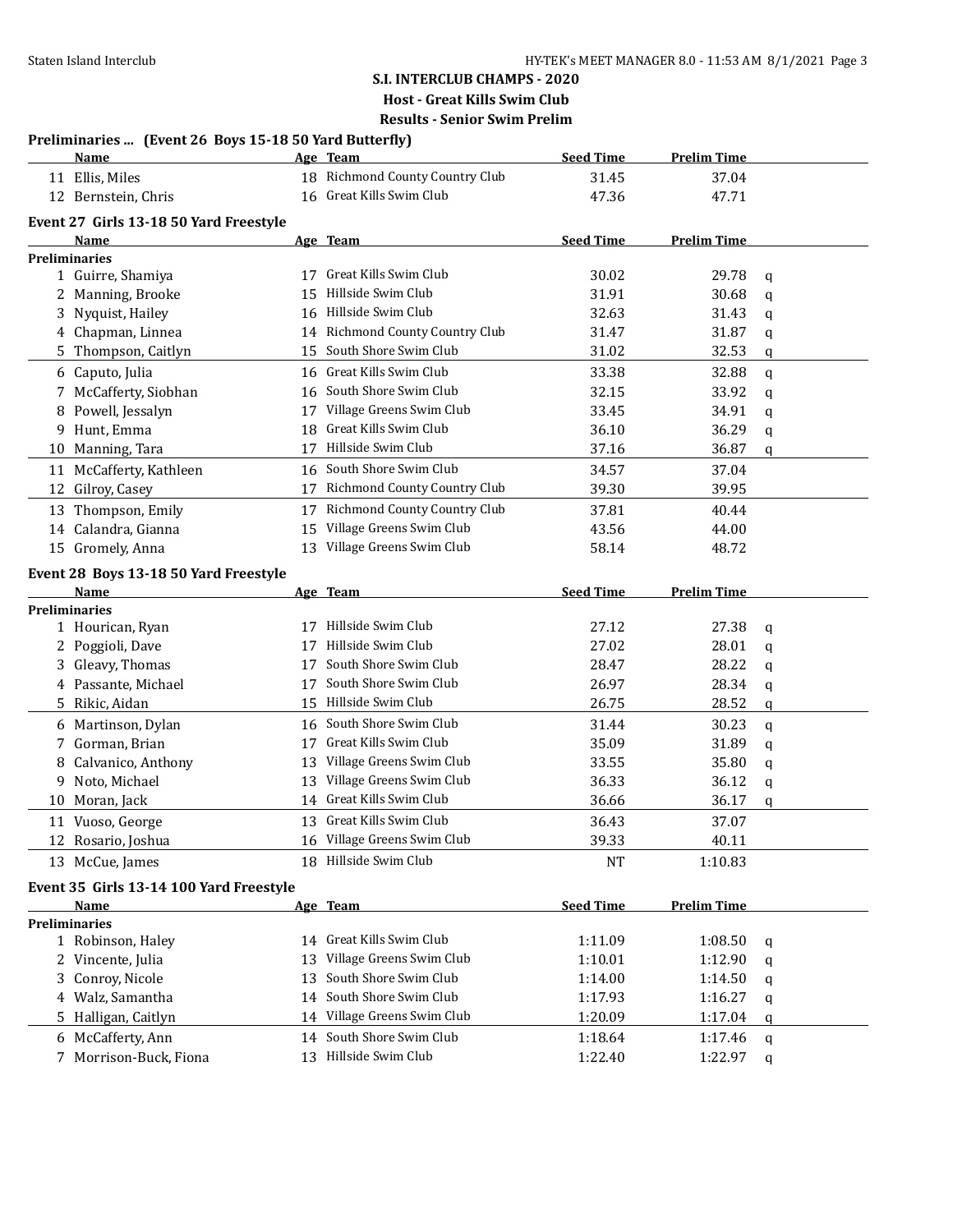# **S.I. INTERCLUB CHAMPS - 2020**

**Host - Great Kills Swim Club**

| Preliminaries  (Event 35 Girls 13-14 100 Yard Freestyle) |  |  |  |
|----------------------------------------------------------|--|--|--|
|----------------------------------------------------------|--|--|--|

|    | <b>Name</b>                                    |    | Age Team                        | <b>Seed Time</b> | <b>Prelim Time</b> |             |
|----|------------------------------------------------|----|---------------------------------|------------------|--------------------|-------------|
|    | 8 Murphy, Tara                                 |    | 14 Hillside Swim Club           | 1:25.00          | 1:23.47            | q           |
|    | 9 Keane, Molly                                 |    | 13 Great Kills Swim Club        | 1:29.01          | 1:27.17            | q           |
|    | 10 Chapman, Frida                              |    | 13 Richmond County Country Club | 1:26.90          | 1:27.41            | q           |
|    | 11 Bosco, Lily                                 |    | 13 Hillside Swim Club           | 1:28.40          | 1:29.65            |             |
| 12 | Thompson, Abigail                              |    | 14 Richmond County Country Club | 1:27.40          | 1:31.10            |             |
|    | 13 Venticinque, Savanna                        |    | 14 Village Greens Swim Club     | 1:40.76          | 1:34.42            |             |
|    | 14 Smith, Emily                                |    | 13 Great Kills Swim Club        | 1:36.09          | 1:38.39            |             |
|    |                                                |    |                                 |                  |                    |             |
|    | Event 36 Boys 13-14 100 Yard Freestyle<br>Name |    | Age Team                        | <b>Seed Time</b> | <b>Prelim Time</b> |             |
|    | <b>Preliminaries</b>                           |    |                                 |                  |                    |             |
|    | 1 Saadeddin, Saadeddin                         |    | 14 Village Greens Swim Club     | 59.49            | 1:04.60            | q           |
|    | 2 Castillo, Jesse                              |    | 14 Hillside Swim Club           | 1:09.60          | 1:08.41            | q           |
| 3  | Singer, Dillon                                 | 13 | South Shore Swim Club           | 1:14.44          | 1:14.66            | q           |
|    | 4 Krivenko, Andrew                             |    | 13 Village Greens Swim Club     | 1:06.19          | 1:15.59            | q           |
| 5. | Ciurcina, Joseph                               |    | 13 Hillside Swim Club           | 1:09.50          | 1:16.68            | q           |
|    | 6 Graham, Nicholas                             |    | 14 South Shore Swim Club        | 1:17.93          | 1:20.14            | q           |
| 7  | Shoshin, Daniel                                |    | 14 Village Greens Swim Club     | 1:27.13          | 1:22.23            | q           |
| 8  | Buscemi, Sal                                   |    | 14 Hillside Swim Club           | 1:10.30          | 1:23.18            | q           |
| 9  | Vuoso, George                                  | 13 | Great Kills Swim Club           | 1:27.39          | 1:24.08            | q           |
|    | 10 Rieb, Robert                                |    | 12 Great Kills Swim Club        | <b>NT</b>        | 1:40.54            | q           |
|    | Event 37 Girls 15-18 100 Yard Freestyle        |    |                                 |                  |                    |             |
|    | Name                                           |    | Age Team                        | <b>Seed Time</b> | <b>Prelim Time</b> |             |
|    | <b>Preliminaries</b>                           |    |                                 |                  |                    |             |
|    | 1 Moane, Courtney                              | 17 | South Shore Swim Club           | 1:06.53          | 1:06.90            | q           |
|    | 2 Anticev, Katherine                           | 15 | Hillside Swim Club              | 1:10.20          | 1:09.69            | q           |
| 3  | Callaghan, Kaitlyn                             | 17 | Great Kills Swim Club           | 1:08.14          | 1:12.01            | q           |
|    | 4 Manning, Brooke                              | 15 | Hillside Swim Club              | 1:11.00          | 1:12.05            | q           |
|    | 5 McCafferty, Siobhan                          | 16 | South Shore Swim Club           | 1:12.78          | 1:12.32            | q           |
|    | 6 Brewi, Shannon                               | 17 | Village Greens Swim Club        | 1:02.23          | 1:12.58            | q           |
| 7  | Ebrahim, Katherine                             | 16 | Great Kills Swim Club           | 1:14.12          | 1:12.66            | q           |
| 8  | Novello, Morgan                                | 17 | Great Kills Swim Club           | 1:20.44          | 1:15.15            | q           |
| 9  | Olsen, Emily                                   |    | 17 Hillside Swim Club           | 1:20.00          | 1:18.55            | q           |
|    | 10 Powell, Jessalyn                            | 17 | Village Greens Swim Club        | 1:12.11          | 1:21.58            | q           |
|    | 11 Thompson, Madison                           |    | 17 Richmond County Country Club | 1:31.70          | 1:33.39            |             |
|    | 12 Thompson, Emily                             |    | 17 Richmond County Country Club | 1:35.00          | 1:35.88            |             |
|    | Event 38 Boys 15-18 100 Yard Freestyle         |    |                                 |                  |                    |             |
|    | Name                                           |    | Age Team                        | <b>Seed Time</b> | <b>Prelim Time</b> |             |
|    | <b>Preliminaries</b>                           |    |                                 |                  |                    |             |
|    | 1 Poggioli, Dave                               |    | 17 Hillside Swim Club           | 58.00            | 1:01.67            | q           |
|    | 2 Cusumano, Charlie                            | 17 | Village Greens Swim Club        | 1:00.41          | 1:01.74            | q           |
|    | 3 Ostensen, John                               | 16 | Hillside Swim Club              | 1:00.00          | 1:01.81            | q           |
| 4  | Boyd, Andrew                                   | 17 | Hillside Swim Club              | 59.00            | 1:02.28            | q           |
|    | 5 Gleavy, Thomas                               | 17 | South Shore Swim Club           | 1:02.64          | 1:02.96            | q           |
|    | 6 Hyacinthe, Justin                            | 15 | Village Greens Swim Club        | 1:01.50          | 1:03.03            | $\mathbf q$ |
|    | 7 Hourican, Sean                               | 17 | Great Kills Swim Club           | 1:05.19          | 1:03.29            | q           |
|    | 8 Singer, Connor                               |    | 16 South Shore Swim Club        | 1:04.92          | 1:05.68            | q           |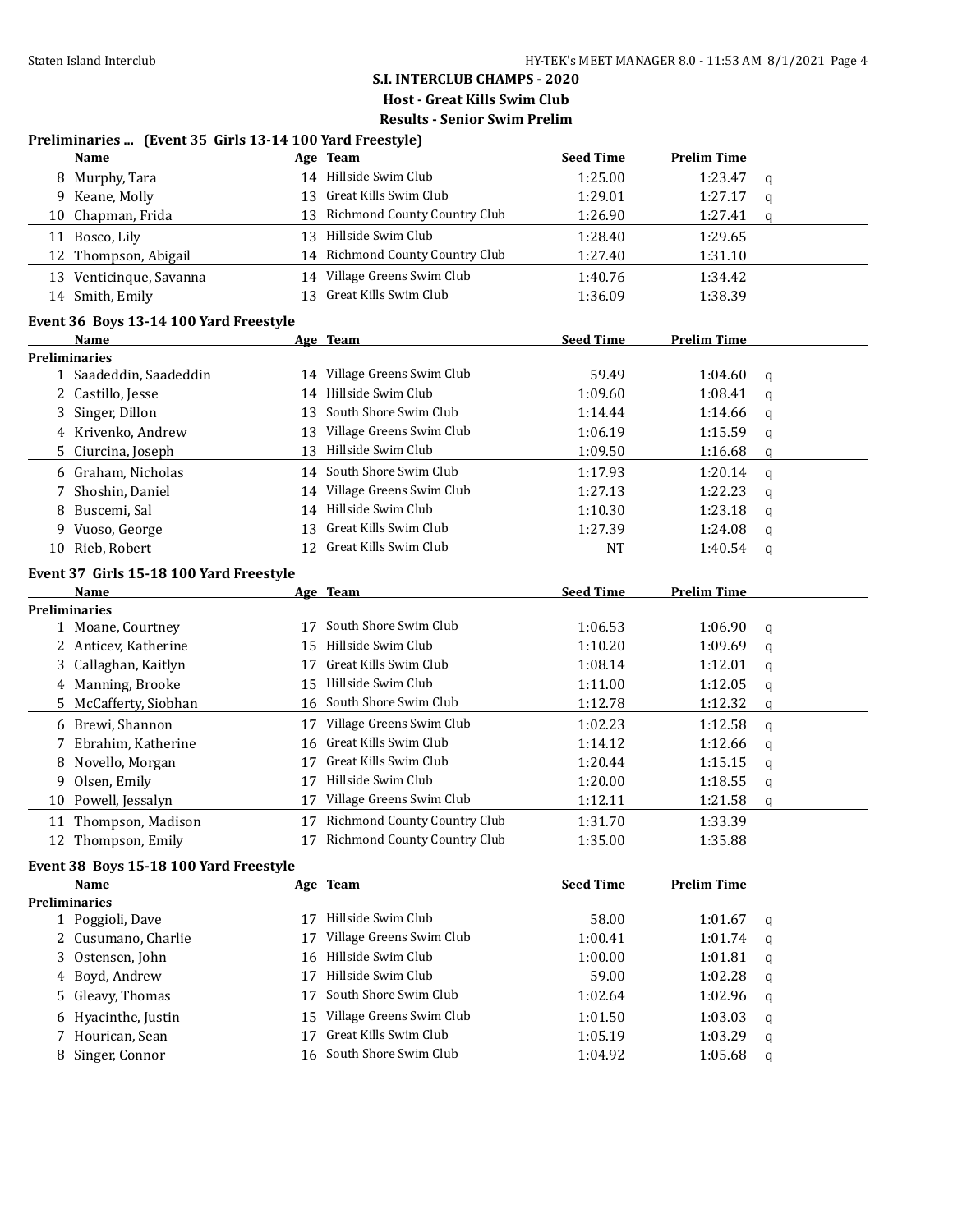### **S.I. INTERCLUB CHAMPS - 2020 Host - Great Kills Swim Club**

|    | Preliminaries  (Event 38 Boys 15-18 100 Yard Freestyle) |    |                                 |                  |                    |              |
|----|---------------------------------------------------------|----|---------------------------------|------------------|--------------------|--------------|
|    | Name                                                    |    | Age Team                        | <b>Seed Time</b> | <b>Prelim Time</b> |              |
|    | 9 Moane, Thomas                                         |    | 15 South Shore Swim Club        | 1:05.32          | 1:07.91            | q            |
|    | 10 DiStefano, Paul                                      |    | 15 Village Greens Swim Club     | 1:20.10          | 1:21.86            | q            |
|    | 11 Klementowski, Matthew                                |    | 15 Great Kills Swim Club        | 1:23.47          | 1:24.93            |              |
|    | 12 Hunt, Tate                                           |    | 15 Great Kills Swim Club        | 1:21.56          | 1:25.32            |              |
|    | Event 41 Girls 13 & Over 100 Yard IM                    |    |                                 |                  |                    |              |
|    | Name                                                    |    | Age Team                        | <b>Seed Time</b> | <b>Prelim Time</b> |              |
|    | <b>Preliminaries</b>                                    |    |                                 |                  |                    |              |
|    | 1 Ebanks, Madison                                       |    | 13 Village Greens Swim Club     | 1:14.20          | 1:14.63            | q            |
|    | 2 Malpeso, Emily                                        | 15 | Hillside Swim Club              | 1:19.00          | 1:14.90            | a            |
| 3  | Moore, Michaela                                         | 15 | Richmond County Country Club    | 1:15.78          | 1:19.09            | q            |
|    | 4 Affif, Sarah                                          | 17 | Great Kills Swim Club           | 1:24.34          | 1:23.31            | q            |
|    | 5 Piccolo, Gabriella                                    | 17 | Richmond County Country Club    | 1:20.50          | 1:26.35            | q            |
|    | 6 Jospey, Emilee                                        |    | 15 Village Greens Swim Club     | 1:19.22          | 1:26.53            | $\mathsf{q}$ |
|    | 7 Tsirlin, Katarina                                     | 16 | Village Greens Swim Club        | 1:17.88          | 1:27.53            | $\mathbf q$  |
| 8  | Leonard, Meghan                                         | 16 | Hillside Swim Club              | 1:22.00          | 1:28.48            | q            |
|    | 9 McCafferty, Mary                                      | 16 | South Shore Swim Club           | 1:27.89          | 1:29.55            | q            |
|    | 10 Kaht, Meghan                                         | 17 | Hillside Swim Club              | 1:28.00          | 1:31.17            | q            |
|    | 11 Novello, Morgan                                      |    | 17 Great Kills Swim Club        | 1:30.32          | 1:31.54            |              |
|    | 12 Barbaro, Alexandra                                   | 17 | South Shore Swim Club           | 1:22.77          | 1:35.37            |              |
|    | 13 Doyle, Olivia                                        |    | 15 Great Kills Swim Club        | 1:47.97          | 1:42.91            |              |
|    |                                                         |    |                                 |                  |                    |              |
|    | Event 42 Boys 13 & Over 100 Yard IM                     |    |                                 |                  |                    |              |
|    | Name                                                    |    | Age Team                        | <b>Seed Time</b> | <b>Prelim Time</b> |              |
|    | <b>Preliminaries</b>                                    |    | 18 Hillside Swim Club           |                  |                    |              |
|    | 1 Kroon, Eric                                           |    | South Shore Swim Club           | 1:10.00          | 1:05.23            | $\mathbf q$  |
|    | 2 Malloy, Thomas                                        | 17 | 15 Hillside Swim Club           | 1:10.88          | 1:10.00            | $\mathbf q$  |
|    | 3 Finn, Liam                                            |    | 15 Hillside Swim Club           | 1:15.00          | 1:13.55            | q            |
|    | 4 Foppiano, Daniel                                      |    |                                 | 1:21.00          | 1:17.56            | q            |
|    | 5 Su, Corey                                             |    | 13 Village Greens Swim Club     | 1:15.02          | 1:18.12            | q            |
|    | 6 Delacruz, Gabriel                                     |    | 15 Richmond County Country Club | 1:17.11          | 1:18.54            | q            |
| 7  | Kapp, Bruce                                             | 15 | South Shore Swim Club           | 1:23.75          | 1:22.51            | q            |
| 8  | McGrath, Thomas                                         | 15 | South Shore Swim Club           | 1:20.64          | 1:22.75            | q            |
|    | 9 Ellis, Miles                                          | 18 | Richmond County Country Club    | 1:24.30          | 1:22.87            | q            |
|    | 10 Harper, Kievon                                       |    | 14 Village Greens Swim Club     | 1:27.40          | 1:28.27            | q            |
|    | 11 Bernstein, Chris                                     |    | 16 Great Kills Swim Club        | 1:53.94          | 1:51.11            |              |
|    | 12 Restivo, Jake                                        |    | 14 Great Kills Swim Club        | 1:54.99          | 2:00.68            |              |
|    | Event 49 Girls 13-14 50 Yard Breaststroke               |    |                                 |                  |                    |              |
|    | Name                                                    |    | Age Team                        | <b>Seed Time</b> | <b>Prelim Time</b> |              |
|    | <b>Preliminaries</b>                                    |    |                                 |                  |                    |              |
|    | 1 Ebanks, Madison                                       |    | 13 Village Greens Swim Club     | 39.32            | 39.92              | q            |
|    | 2 Abbas, Menna                                          | 13 | Village Greens Swim Club        | 44.12            | 43.47              | q            |
|    | 3 Malloy, Alyssa                                        | 13 | South Shore Swim Club           | 37.56            | 43.49              | q            |
|    | 4 Murphy, Tara                                          | 14 | Hillside Swim Club              | 45.57            | 43.84              | q            |
| 5. | Chapman, Linnea                                         |    | 14 Richmond County Country Club | 43.17            | 44.77              | q            |
|    | 6 Pecorale, Nicholette                                  |    | 13 Hillside Swim Club           | 48.00            | 45.59              | q            |
|    | 7 McLaughlin, Emma                                      |    | 14 Hillside Swim Club           | 46.00            | 47.27              | q            |
|    | 8 Cacace, Giovanna                                      |    | 13 South Shore Swim Club        | 40.10            | 47.44              | q            |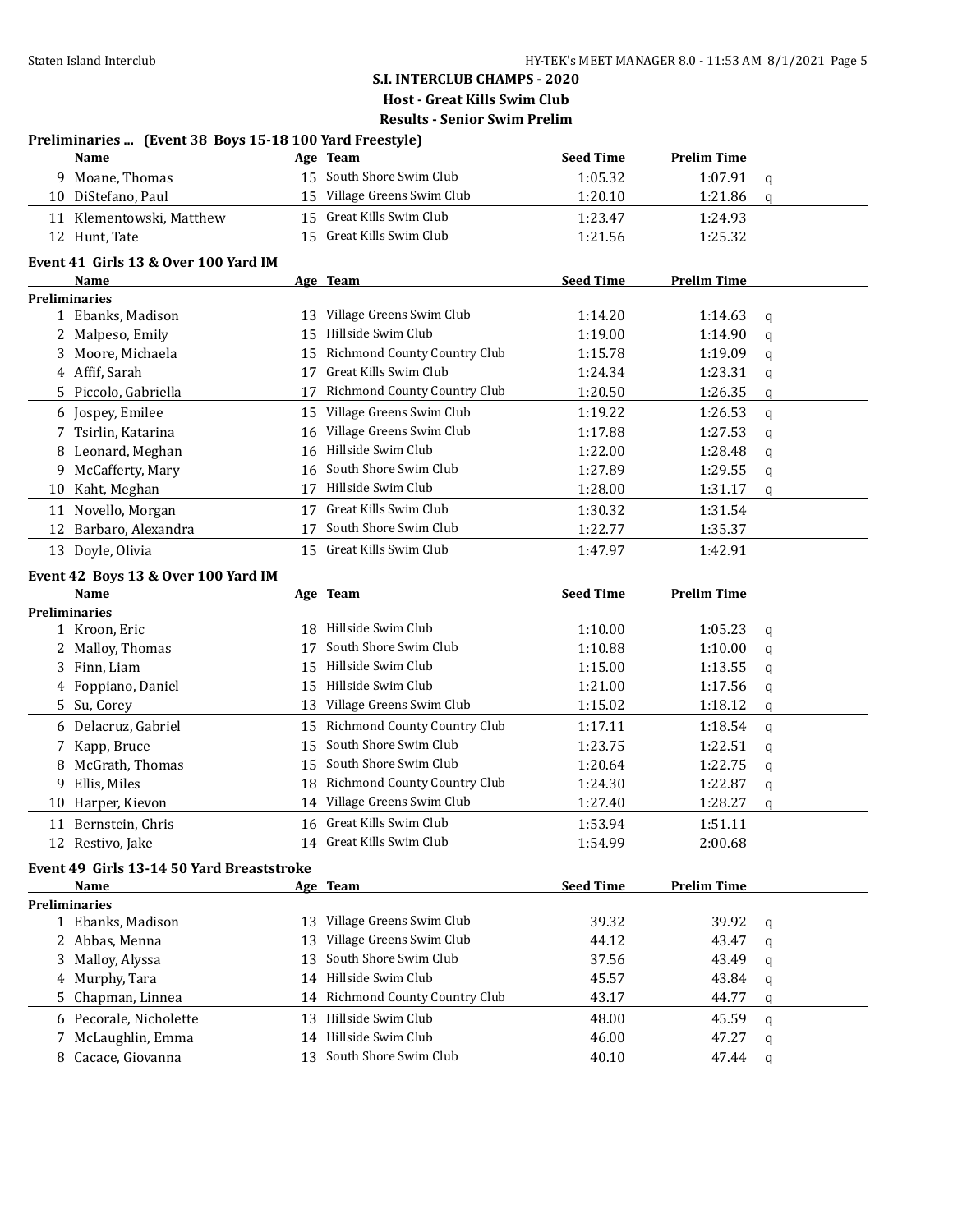# **S.I. INTERCLUB CHAMPS - 2020**

**Host - Great Kills Swim Club**

**Results - Senior Swim Prelim**

# **Preliminaries ... (Event 49 Girls 13-14 50 Yard Breaststroke)**

|    | <b>Name</b>                               |    | Age Team                            | <b>Seed Time</b> | <b>Prelim Time</b> |             |
|----|-------------------------------------------|----|-------------------------------------|------------------|--------------------|-------------|
|    | 9 Doyle, Alexis                           |    | 14 Great Kills Swim Club            | 48.41            | 47.45              | q           |
|    | 10 Venticinque, Savanna                   |    | 14 Village Greens Swim Club         | 52.17            | 47.62              | $\mathbf q$ |
|    | 11 Caputo, Fiona                          |    | 13 Great Kills Swim Club            | 48.12            | 48.19              |             |
|    | 12 Gilroy, Grace                          | 14 | <b>Richmond County Country Club</b> | 50.16            | 50.87              |             |
|    | 13 O'Connell, Regan                       | 13 | Great Kills Swim Club               | 49.99            | 51.91              |             |
|    | 14 Thompson, Abigail                      |    | 14 Richmond County Country Club     | 51.15            | 52.93              |             |
|    | 15 Larson, Grace                          | 13 | South Shore Swim Club               | 40.78            | 59.26              |             |
|    | Event 50 Boys 13-14 50 Yard Breaststroke  |    |                                     |                  |                    |             |
|    | Name                                      |    | Age Team                            | <b>Seed Time</b> | <b>Prelim Time</b> |             |
|    | <b>Preliminaries</b>                      |    |                                     |                  |                    |             |
|    | 1 Su, Corey                               | 13 | Village Greens Swim Club            | 37.59            | 38.18              | q           |
|    | 2 Castillo, Jesse                         | 14 | Hillside Swim Club                  | 43.52            | 38.44              | q           |
|    | 3 Rinaldi, Jack                           | 13 | Hillside Swim Club                  | 43.07            | 40.59              | q           |
|    | 4 Singer, Dillon                          | 13 | South Shore Swim Club               | 35.48            | 41.84              | q           |
| 5. | Miesegaes, Christian                      |    | 14 Hillside Swim Club               | 50.02            | 45.65              | q           |
|    | 6 Reed, Jack                              |    | 13 Great Kills Swim Club            | 47.21            | 47.11              | q           |
| 7  | Noto, Michael                             | 13 | Village Greens Swim Club            | 50.10            | 48.99              | q           |
| 8  | Calvanico, Anthony                        | 13 | Village Greens Swim Club            | 49.22            | 49.55              | q           |
| 9. | Stassi, James                             | 14 | South Shore Swim Club               | 38.95            | 51.80              | q           |
|    | 10 Restivo, Jake                          | 14 | Great Kills Swim Club               | 56.49            | 57.51              | q           |
|    | Event 51 Girls 15-18 50 Yard Breaststroke |    |                                     |                  |                    |             |
|    | Name                                      |    | Age Team                            | <b>Seed Time</b> | <b>Prelim Time</b> |             |
|    | Preliminaries                             |    |                                     |                  |                    |             |
|    | 1 Moane, Courtney                         | 17 | South Shore Swim Club               | 34.24            | 37.60              | q           |
|    | 2 Malpeso, Emily                          | 15 | Hillside Swim Club                  | 42.82            | 39.26              | q           |
|    | 3 Gigliotti, Kate                         | 15 | South Shore Swim Club               | 35.67            | 40.72              | q           |
|    | 4 Jospey, Emilee                          |    | 15 Village Greens Swim Club         | 40.43            | 41.76              | q           |
| 5. | Kaht, Meghan                              | 17 | Hillside Swim Club                  | 46.43            | 43.58              | q           |
|    | 6 McCafferty, Kathleen                    | 16 | South Shore Swim Club               | 37.31            | 43.83              | q           |
| 7  | Olsen, Emily                              |    | 17 Hillside Swim Club               | 45.09            | 44.06              | q           |
| 8  | Romano, Maria                             | 15 | Great Kills Swim Club               | 46.34            | 44.28              | q           |
| 9. | Hunt, Emma                                | 18 | Great Kills Swim Club               | 47.07            | 46.13              | q           |
| 10 | Gilroy, Casey                             | 17 | Richmond County Country Club        | 47.03            | 49.15              | q           |
|    | 11 Vuoso, Samantha                        |    | 15 Great Kills Swim Club            | 53.29            | 50.84              |             |
|    | 12 Thompson, Madison                      |    | 17 Richmond County Country Club     | 51.43            | 51.77              |             |
|    | 13 Virella, Sophia                        |    | 15 Village Greens Swim Club         | 46.25            | 52.32              |             |
|    | Event 52 Boys 15-18 50 Yard Breaststroke  |    |                                     |                  |                    |             |
|    | Name                                      |    | Age Team                            | <b>Seed Time</b> | <b>Prelim Time</b> |             |
|    | <b>Preliminaries</b>                      |    |                                     |                  |                    |             |
|    | 1 Kroon, Eric                             | 18 | Hillside Swim Club                  | 35.10            | 32.68              | q           |
| 2  | Konviser, Eric                            | 16 | Hillside Swim Club                  | 36.00            | 33.83              | q           |
| 3  | Hyacinthe, Justin                         | 15 | Village Greens Swim Club            | 33.11            | 34.25              | q           |
| 4  | Singer, Connor                            | 16 | South Shore Swim Club               | 32.84            | 34.35              | q           |
| 5  | Kwan, William                             | 15 | Village Greens Swim Club            | 35.47            | 36.18              | q           |
| 6  | Finn, Liam                                |    | 15 Hillside Swim Club               | 39.78            | 36.31              | q           |
| 7  | Barbaro, Nicholas                         | 15 | South Shore Swim Club               | 34.55            | 38.83              | q           |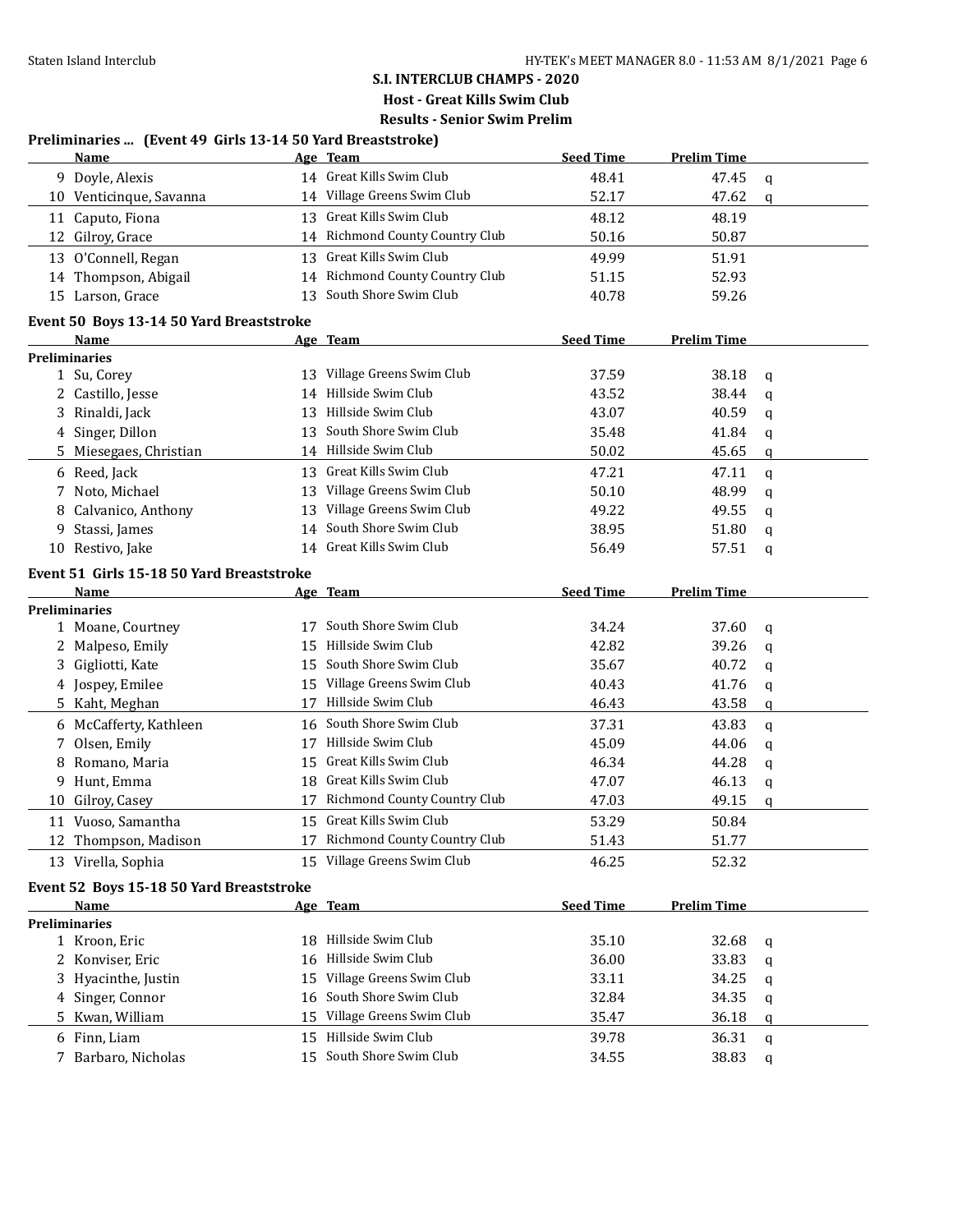### **S.I. INTERCLUB CHAMPS - 2020 Host - Great Kills Swim Club**

|    | Preliminaries  (Event 52 Boys 15-18 50 Yard Breaststroke) |    |                             |                  |                    |             |
|----|-----------------------------------------------------------|----|-----------------------------|------------------|--------------------|-------------|
|    | Name                                                      |    | Age Team                    | <b>Seed Time</b> | <b>Prelim Time</b> |             |
|    | 8 Moane, Thomas                                           |    | 15 South Shore Swim Club    | 35.16            | J39.30             | q           |
|    | 9 Hourican, Sean                                          |    | 17 Great Kills Swim Club    | 40.85            | J39.24             | q           |
|    | 10 DiStefano, Paul                                        |    | 15 Village Greens Swim Club | 43.55            | 43.73              | $\mathbf q$ |
|    | Event 59 Girls 13-14 50 Yard Backstroke                   |    |                             |                  |                    |             |
|    | Name<br><b>Preliminaries</b>                              |    | Age Team                    | <b>Seed Time</b> | <b>Prelim Time</b> |             |
|    | 1 Conroy, Nicole                                          |    | 13 South Shore Swim Club    | 37.27            | 39.31              | q           |
|    | 2 Vincente, Julia                                         | 13 | Village Greens Swim Club    | 38.51            | 39.74              | q           |
| 3  | Doyle, Alexis                                             | 14 | Great Kills Swim Club       | 43.50            | 40.21              |             |
|    | 4 Cacace, Giovanna                                        | 13 | South Shore Swim Club       | 38.93            | 42.43              | q           |
| 5  | Caputo, Fiona                                             |    | 13 Great Kills Swim Club    | 44.50            | 43.06              | q           |
|    |                                                           |    |                             |                  |                    | q           |
|    | 6 McLaughlin, Emma                                        |    | 14 Hillside Swim Club       | 43.01            | 43.47              | $\mathbf q$ |
|    | 7 Ellefsen, Ryann                                         |    | 13 Hillside Swim Club       | 45.26            | 43.48              | q           |
| 8  | Malloy, Alyssa                                            |    | 13 South Shore Swim Club    | 38.79            | 43.50              | q           |
| 9  | Keane, Molly                                              | 13 | Great Kills Swim Club       | 44.53            | 43.68              | q           |
| 10 | Paulsen, Erin                                             |    | 13 Village Greens Swim Club | 48.41            | 47.45              | q           |
|    | 11 Kirolos, Yvonne                                        |    | 14 Village Greens Swim Club | 54.28            | 52.66              |             |
|    | Event 60 Boys 13-14 50 Yard Backstroke                    |    |                             |                  |                    |             |
|    | Name                                                      |    | Age Team                    | <b>Seed Time</b> | <b>Prelim Time</b> |             |
|    | <b>Preliminaries</b>                                      |    |                             |                  |                    |             |
|    | 1 Levine, Aidan                                           |    | 12 Village Greens Swim Club | 32.36            | 33.81              | q           |
|    | 2 Krivenko, Andrew                                        | 13 | Village Greens Swim Club    | 36.50            | 38.54              | q           |
|    | 3 D'Ambrosio, Michael                                     | 14 | Hillside Swim Club          | 48.20            | 40.37              | q           |
|    | 4 Hunt, Liam                                              | 13 | Great Kills Swim Club       | 41.87            | 40.85              | q           |
|    | 5 Harper, Kievon                                          |    | 14 Village Greens Swim Club | 42.35            | 42.11              | q           |
|    | 6 Ahlborn, Nicholas                                       |    | 13 Hillside Swim Club       | 43.78            | 42.15              | q           |
| 7  | Leonard, Ryan                                             |    | 13 Hillside Swim Club       | 48.11            | 42.18              | q           |
| 8  | Moran, Jack                                               | 14 | Great Kills Swim Club       | 42.71            | 43.89              | q           |
| 9  | Kapp, John                                                | 13 | South Shore Swim Club       | 38.73            | 44.01              | q           |
|    | 10 Graham, Nicholas                                       |    | 14 South Shore Swim Club    | 39.90            | 46.50              | $\mathbf q$ |
|    | Event 61 Girls 15-18 50 Yard Backstroke                   |    |                             |                  |                    |             |
|    | Name                                                      |    | Age Team                    | <b>Seed Time</b> | <b>Prelim Time</b> |             |
|    | <b>Preliminaries</b>                                      |    |                             |                  |                    |             |
|    | 1 Guirre, Shamiya                                         |    | 17 Great Kills Swim Club    | 35.03            | 32.73              | q           |
|    | 2 Sjolander, Katie                                        | 16 | Hillside Swim Club          | 36.78            | 35.00              | q           |
| 3  | Thompson, CarmelaRose                                     | 17 | South Shore Swim Club       | 33.80            | 36.51              | q           |
|    | 4 Anticev, Katherine                                      | 15 | Hillside Swim Club          | 38.78            | 37.28              | q           |
| 5. | Brewi, Shannon                                            | 17 | Village Greens Swim Club    | 34.26            | 37.39              | q           |
| 6  | Thompson, Caitlyn                                         | 15 | South Shore Swim Club       | 34.13            | 37.45              | q           |
| 7  | Caputo, Julia                                             | 16 | Great Kills Swim Club       | 38.97            | 37.60              | q           |
| 8  | Ebrahim, Katherine                                        | 16 | Great Kills Swim Club       | 38.50            | 39.32              | q           |
| 9  | McHugh, Madison                                           | 17 | Hillside Swim Club          | 40.92            | 40.40              | q           |
| 10 | Tsirlin, Katarina                                         | 16 | Village Greens Swim Club    | 43.11            | 42.11              |             |
|    |                                                           |    | Village Greens Swim Club    |                  |                    | q           |
| 11 | Venticinque, Amanda                                       | 17 |                             | 42.47            | 45.08              |             |
|    | 12 Barbaro, Alexandra                                     | 17 | South Shore Swim Club       | <b>NT</b>        | 45.82              |             |